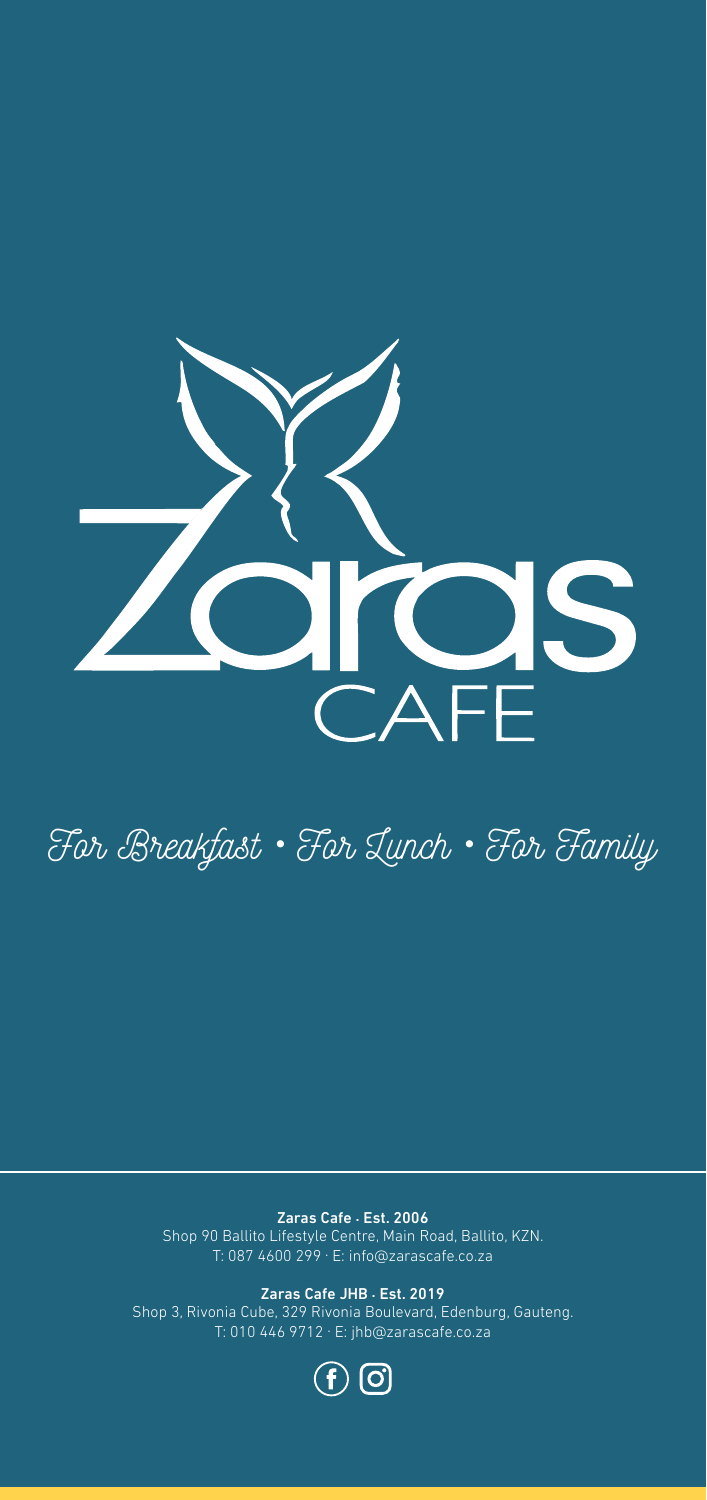# LEGENDARY BREAKFAST

Breakfast is served until 12:00pm.

# Light start

Granola Breakfast – R79 V Homemade granola with plain yoghurt, fresh seasonal fruit & honey.

**Dats** - R49

Hot – Served with honey & almonds. Cold – Overnight oats made with apple, banana, honey & almonds.

### **D** Health Choice - R79

Homemade seeded health bread, topped with rocket, chunky cottage cheese, tomato & avo. Drizzled with basil pesto & balsamic reduction.

### **V** Smashing Avo - R52

Topped with sliced spring onion, coriander, toasted seeds and chilli flakes. - Add an egg +R8.

### Salmon on Rye – R107

Rye toast topped with smoked salmon, chunky cottage cheese, tomato, gherkins & red onion. - Add avo +R25

### Breakfast Bun – R64

Lightly toasted burger bun topped with bacon, cheddar, tomato relish & a fried egg.

# *Classics*

### Lifestyle – R58

2 eggs, bacon, grilled tomato & toast. - Add pork sausage +R17.

### **V** Cypriot - R69

2 eggs, halloumi, spinach, grilled tomato & toast.

### Oh Mighty - R129

2 eggs, bacon, pork sausage, beef meatballs, mushrooms, baked beans, grilled tomato, chips & toast.

### Nutritious Salmon – R145

Scrambled eggs, smoked salmon, chunky cottage cheese & avo. Served with toast.

# Omelettes (3 eggs)

Served with toast - Bacon, with cheddar cheese

- & caramelised onion R74
- $\vee$  Spinach & Feta, with fresh tomato - R64
	- Mexican Mince, with cheddar and jalapenos, topped with smashed avo and cream cheese - R98

### Mince & Sourdough - R92

Savoury beef mince served with two fried eggs, halloumi pops, and sourdough toast.

### Eggs Benedict

2 poached eggs on toasted English muffin topped with Hollandaise & your choice of: Ham  $-$  R84 / Spinach  $-$  R76 / Smoked Salmon – R149

# Fan Favourites

### Iberica Hash – R95

Sweet potato hash patty topped with bacon, mushrooms, poached egg, gorgonzola & peppadew relish.

### Katcha – R76

Toasted pita wedges topped with smooth cottage cheese, bacon, avo, poached egg & spring onion.

### Leba – R79

Scrambled eggs cooked with diced tomato, served on toast, topped with feta & olives. - Add bacon +R21.

#### Parma Ben-addict – R130 Sweet potato hash patty, topped with rocket, tomato, Parma ham, 2 poached eggs & Hollandaise sauce.

#### Veggie Breakfast Bowl – R78 2 poached eggs, creamed spinach, roast butternut, mushrooms, grilled tomato, served with crostini.

## Zaras Shakshuka – R79

2 poached eggs in a flavourful tomato sauce with roast peppers, aubergines, feta & coriander. Served with fresh baked bread.

### Sunrise Burger – R120

Pure beef patty topped with bacon, cheddar, caramelised onion & a fried egg. Served with chips.

### Sticky Rib Scramble – R119

Deboned BBQ pork ribs and scrambled eggs folded into a soft tortilla wrap, served with crispy onion rings.

# Rise & shine!

# For the kiddos...

Day Break Breakfast – R39 One egg, bacon & toast.

### Scrambled Eggs – R36 Served with toast.

Chicken Strips – R59 Crumbed chicken strips, served with chips or salad.

### Spaghetti Bolognese – R65

Pacman Burgers – R74 Two mini pure beef cheeseburgers served with chips.

Fill those little tums!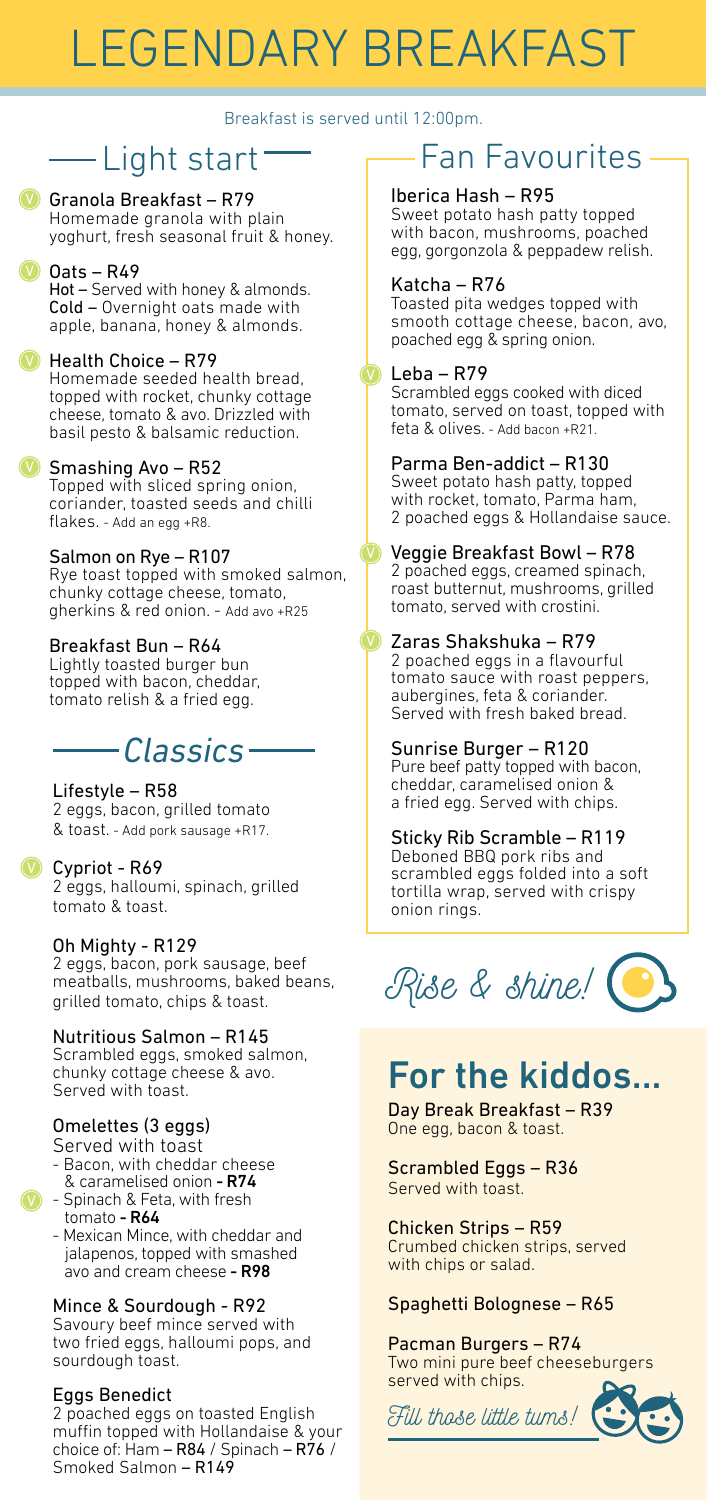# SIGNATURE LUNCH

# **- Cafe Meals**

Spanakopita – R65 Traditional greek spinach & feta phyllo pie, served with a side salad.

**Prego Roll** Beef Fillet – R125. Chicken – R 89 On a soft Portuguese roll with sautéed onions & creamy peri peri sauce. Served with chips.

BBQ Pork Rib Bun – R135 Deboned pork ribs in BBQ sauce with fresh pineapple & coriander slaw on a soft bun, served with chips.

Peri Peri Chicken Livers – R92 Bowl of spicy chicken livers served with chips & crostini.

Greek Meze Board – R119 Your choice of deboned chicken thighs OR pork souvlaki cubes, served with chunky tomato & onion salad, tzatziki, soft pita bread and chips.

#### Falafel Meze – R109 Home made falafel served with smashed avo, tabouli style salad, grated beetroot, olives, pita wedges & hummus.

Bifteki & Halloumi Stack – R109 Greek style pure beef patty on hummus, topped with grilled halloumi, peppers, baby marrow & crispy onions. - Add chips +R25.

#### V Bunny Hugger Bowl - R92 Falafel patties & mixed roast veg served in a flavourful tomato sauce topped with feta & fresh coriander.

Chicken Parmigiana – R78 Panko chicken strips with Napolitana sauce topped with melted mozzarella, pecorino & pesto, served with crostini.

#### Pork Belly – R132 Slow roast pork belly served with a sweet potato hash patty, mixed roast veggies, apple sauce & gravy, topped with a crispy kale leaf & crackling.

Zaras Bunny – R159 Spicy lamb curry in home made mini loaves, served with chutney & sambals.

Beef and Greens – R149 Grilled balsamic beef fillet kebabs, served on baby spinach salad and grated fresh beetroot with crispy onions & a drizzle of balsamic reduction.

*Gluten Free Bread & Health Bread extra R13. Substitutions may be charged for.*

# Burgers

All served with chips.

Pollo – R98 Grilled chicken breast with mushroom sauce & cheddar.

Vegetarian – R95 Home made mixed veg patty, with caramelised onion.

Guacamole – R112 Pure beef patty with avo, feta & jalapenos.

Crunchy Chicken - R86 Panko crusted chicken strips with tomato relish & mayo.

BBQ Cheeseburger - R103 Pure beef patty, BBQ sauce, cheddar & caramelised onion.

# Salads

# The Hot Greek - R79

Sesame & herb baked feta cheese with olives and lemon vinaigrette, served with Crostini

Halloumi & Avo – R99 With creamy Dijon dressing.

Mojos Chicken – R105 Grilled chicken fillet pieces with roast butternut, feta, caramelised onions & balsamic dressing.

Salmon Pinwheel – R145 Smoked salmon rolled with avo & cream cheese, spring onion, crispy capers & lemon vinaigrette.

Pigallo Parma – R115 Parcels of dressed salad wrapped in Parma ham, with avo, fresh mozzarella, crostini & balsamic reduction.

# $-$  Paninis/Wraps  $-$

*Your choice of freshly baked roll, or in a wrap.*

Peri-Chick – R86 Grilled chicken fillet pieces with feta, peppadews & peri mayo. - Add avo +R25.

Filleto – R135 BBQ beef fillet strips, avo & caramelised onions.

Lambo – R149 Slow roasted lamb with tzatziki, diced tomato, cucumber, onion and parsley.

Jalapeno Chicken – R86 Grilled chicken pieces, mozzarella, caramelised onion & jalapenos.

#### Falafel – R85  $(V)$

Falafel, crumbed brinjal, peppers, hummus and tomato relish. -Add Halloumi +R24

# Pastas

*(spaghetti / fettuccini / penne / gluten free)*

# Bolognese – R89

- V Creamy Pesto R77 - Add chicken +R29.
- Mediterranea R98 Napolitana sauce with olives, cherry tomatoes, baby marrow, brinjal & feta.

Vivo – R99 Creamy pasta with butternut, spinach & gorgonzola. - Add bacon +R21.

# Krispa Flatbreads

Super thin & crispy flatbread, baked to order, with your choice of toppings:

Parma Ham – R129 With cream cheese, pesto, tomato peppers & rocket. - Add avo +R25.

Slow Roast Lamb – R159 With tzatziki, tomato, onions, cucumber, parsley & feta.

Beef Fillet – R139 With sweet chilli salsa, caramelised onion, rocket & peppadews.

Vegetarian – R98 With feta, avo, peppers, olives, tomato, pesto and balsamic reduction. .<br>- Add chicken +R29.

Butternut & Blue – R98 Honey roast butternut with gorgonzola, caramelised onion, rocket & toasted seeds. - Add bacon +R21.

> *Please allow for 20 minutes prep time.*

# Nibbles

Light bites…also perfect for starters or sides

- 1 Halloumi R59 Fried halloumi served with a side salad & sweet chilli mayo.
- **D** Home made Falafel R39 Served with hummus.
- Pita & Dip R34 Pita wedges served with your choice of tzatziki or hummus.  $\Omega$

Quiche of the day – R65 2 mini quiches served with side salad & avo.